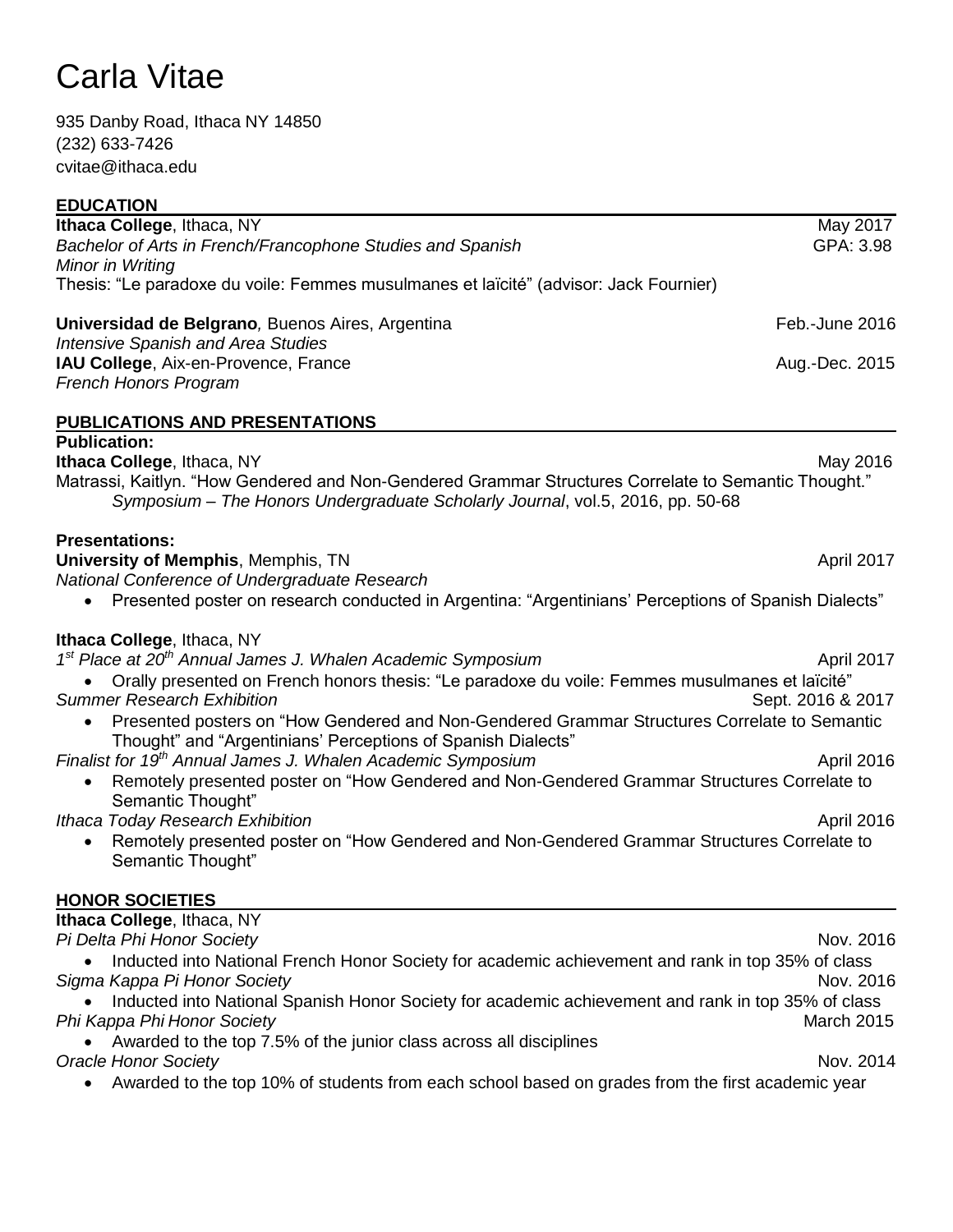#### **SCHOLARSHIPS AND AWARDS**

| Ithaca College, Ithaca, NY                                                                                 |                    |
|------------------------------------------------------------------------------------------------------------|--------------------|
| <b>Departmental Honors</b>                                                                                 | May 2017           |
| Granted departmental honors upon successfully defending thesis: "Le paradoxe du voile: Femmes              |                    |
| musulmanes et laïcité"                                                                                     |                    |
| Dean's List                                                                                                | Dec. 2013-May 2017 |
| Achieved a GPA higher than 3.7 each semester                                                               |                    |
| Department of Modern Languages and Literatures Outstanding Student Award                                   | April 2017         |
| Selected among all DMLL students for demonstrated commitment to and success in languages                   |                    |
| Professor G. Ferris Cronkhite Scholarship<br>June 2014, 2015 and 2016                                      |                    |
| Selected for success in English, French, or Spanish literature                                             |                    |
| Pervi Family Honors Program Fund                                                                           | May 2016           |
| Awarded to an Honors Program student studying abroad                                                       |                    |
| <b>Student Government Association Scholarship</b>                                                          | May 2016           |
| Awarded for academic excellence and campus involvement                                                     |                    |
| <b>Margaret Reid Memorial Scholarship</b>                                                                  | May 2016           |
| Awarded for leadership qualities and active participation in campus organizations                          |                    |
| Knowledge Without Borders Study Abroad Scholarship                                                         | Nov. 2015          |
| Awarded to a student participating in an Ithaca College-sponsored study abroad opportunity                 |                    |
| <b>Emerson Humanities Collaboration Award</b>                                                              | <b>June 2015</b>   |
| Awarded to 2 of 10 Summer Scholars to support faculty/student collaboration on scholarly projects          |                    |
| Class of 1985 Endowed Scholarship                                                                          | <b>April 2015</b>  |
| Awarded for academic accomplishments, campus involvement, and commitment to service                        |                    |
| President's Scholarship                                                                                    |                    |
|                                                                                                            | Aug. 2013-May 2017 |
| Highest merit-based scholarship awarded for superior academic achievement                                  |                    |
| <b>Sol Education Abroad, Buenos Aires, Argentina</b>                                                       |                    |
| Sol Education Abroad Scholarship                                                                           | Feb. 2016          |
| Awarded to 5 students across 4 of Sol's study abroad programs for success in Spanish studies               |                    |
|                                                                                                            |                    |
| IAU College, Aix-en-Provence, France                                                                       |                    |
| Le Prix Warren Marion Miller                                                                               | Dec. 2015          |
| Awarded for academic excellence in the French language                                                     |                    |
| Amos Booth French Honors Scholarship                                                                       | Aug. 2015          |
| Awarded to 7 students enrolled in the French Honors Program for dedication to French studies               |                    |
|                                                                                                            |                    |
| <b>RESEARCH EXPERIENCE</b>                                                                                 |                    |
| Ithaca College, Ithaca, NY                                                                                 |                    |
| Honors Thesis for the Department of Modern Languages and Literatures                                       | Aug. 2016-May 2017 |
| Researched: "Le paradoxe du voile: Femmes musulmanes et laïcité" (advisor: Mat Fournier)                   |                    |
| Analyzed theoretical texts and newspaper articles in both French and English                               |                    |
| Argued that prohibitive laws on the veil in France are restrictive and hypocritical rather than liberating |                    |
| Summer Scholar for the H&S Summer Scholars Program                                                         | May-Sept. 2016     |
| Researched: "Argentinians' Perceptions of Spanish Dialects" (advisor: James Pfrehm)                        |                    |
| Surveyed and interviewed Argentinians in Buenos Aires and Bariloche to discover how they perceive          |                    |
| Spanish dialects and/or the speakers of these dialects                                                     |                    |
| Summer Scholar for the H&S Summer Scholars Program                                                         | May 2015-Jan. 2016 |
| Researched: "How Gendered and Non-Gendered Grammar Structures Correlate to Semantic Thought"               |                    |
| (advisor: Sergio Pedro)                                                                                    |                    |
| Distributed anonymous survey to discover if grammatical gender influences Spanish and English              |                    |
| speakers' conceptual thought of inanimate objects                                                          |                    |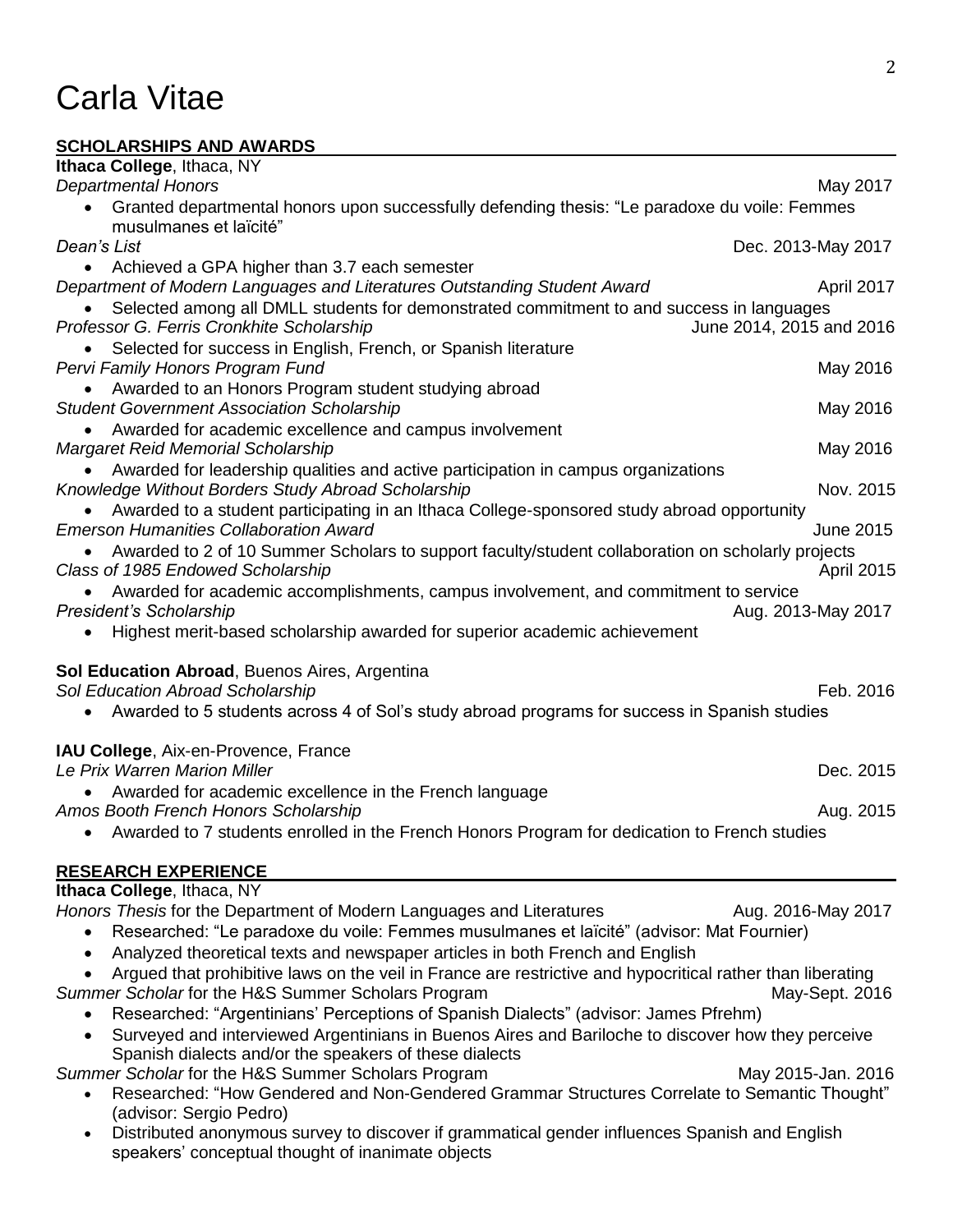#### **Universidad de Belgrano,** Buenos Aires, Argentina

*Independent Study* March-June 2016

- Researched: "Men and Women's Differing Perceptions of Profanity Expressions in Buenos Aires" (advisor: Alejandro Parini)
- Interviewed 50 Argentine students to discover their perceptions toward insults in regard to gender
- Focused on Spanish swear words used exclusively toward women and/or that refer to a woman's body

#### **TEACHING EXPERIENCE**

Lycée Générale et Technologique François Truffaut, Challans, France **Calcula de Contracteur** Oct. 2017-Present *English Teaching Assistant* for Teaching Assistant Program in France

- Collaborate with 8 English teachers to organize lesson plans
- Independently lead groups of 5 to 15 students ages 15-18 for 30 minutes each
- Share American culture and encourage students to practice their oral skills
- Conduct a conversation club twice a week with 10 students
- Created a pen pal exchange between French and American high school students

#### **Virtual**

**Online English Teacher for VIPKID, based in Beijing Community Community Community Community Community Community** 

- Engage one-on-one with Chinese students ages 4-13 for 25 minutes each
- Understand and implement the curriculum to meet both the company's and the parents' expectations
- Adjust teaching style based on each student's comfort level and English proficiency

#### **Ithaca College**, Ithaca, NY

*Writing Tutor* for the Writing Center Aug. 2015-May 2017

- Collaborated with students one-on-one to instill better writing habits
- Identified strengths and weaknesses of the students' papers, ranging from organization to punctuation
- *French Teacher's Assistant* for the Modern Languages and Literatures Department Jan. 2015-May 2017
	- Conducted 2 sections of elementary French speaking drills for 6+ students each
	- Reinforced correct pronunciation and grammar while building students' confidence
- Reported the students' individual strengths and weaknesses to the professor for more tailored classes **Peer Career Advisor for Career Services Aug. 2014-May 2017** Aug. 2014-May 2017
	- Interacted with students one-on-one to answer any questions concerning job and internship searches
	- Directed students to relevant recruiting sites and job fairs held by the college
	- Critiqued cover letters and resumes for effective formatting and content

**ESL Instructor for IC Intercambios COLL 2014-May 2015** 

Met with 3 to 5 Spanish-speaking migrant farmworkers each week

 Created and implemented lesson plans to improve the farmworkers' basic level of English **Chief Copy Editor for The Ithacan Aug. 2014-Jan. 2015** 

- Created and presented an hour-long AP Style presentation to 80+ aspiring writers and editors
- Trained 30+ new copy editors to ensure accuracy and uniform procedures when copy editing
- Conducted biweekly meetings and one-on-one conferences to address problem areas

### **EDITING AND TRANSLATION EXPERIENCE**

#### **Virtual**

**Freelance Writer and Translator for Upwork Freelance Structure 10 and Translator** for Upwork

- Edit articles, essays, resumes, and LinkedIn profiles
- Translate documents from French and Spanish to English
- **French Translator for Ashoka, based in Paris Aug. 2015-Dec. 2015-Dec. 2015-Dec. 2015** 
	- Translated documents for the workplace from French to English
	- Reviewed and proofread translated documents to ensure correct conversion